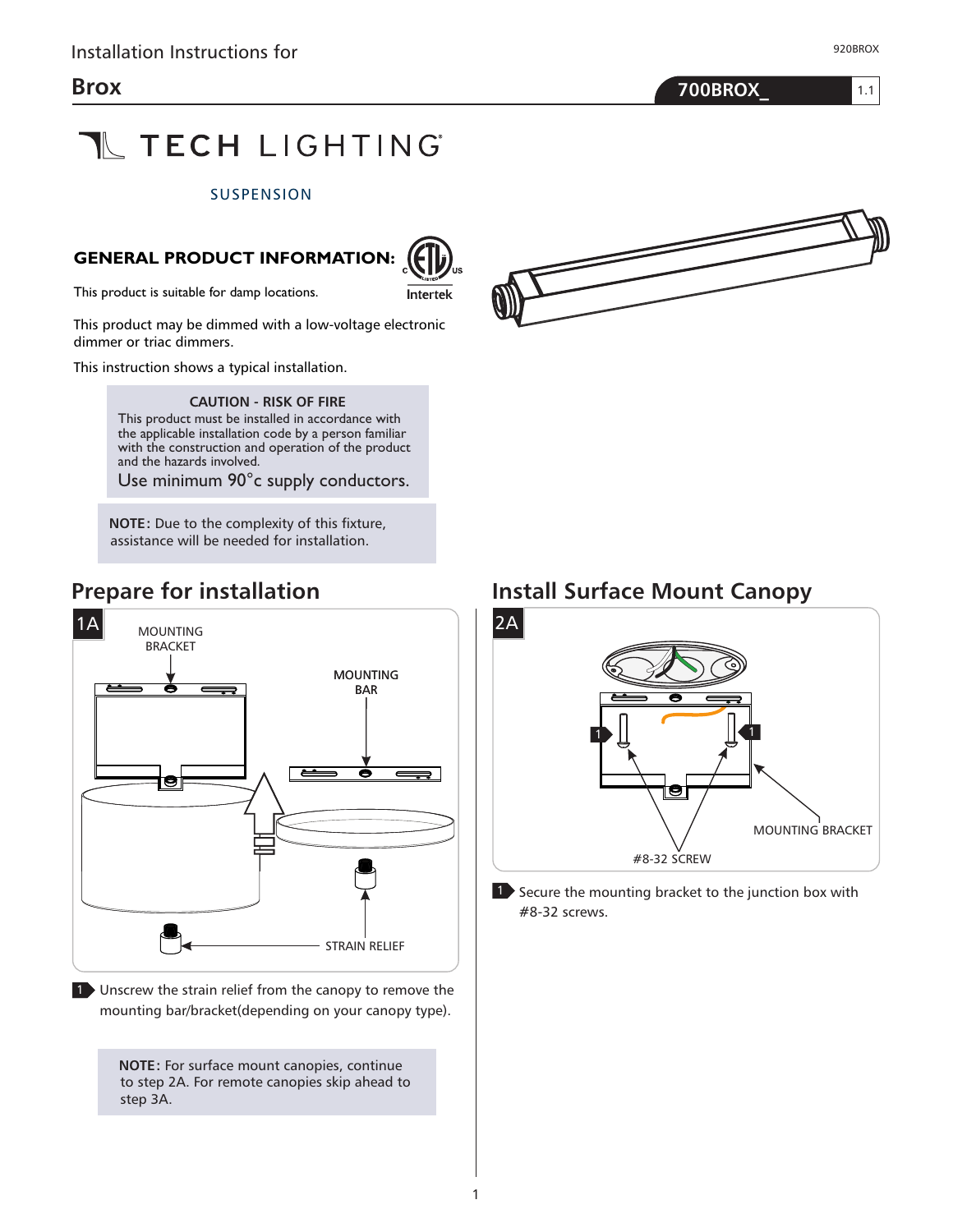

7 Cut the fixture wires to the approximate length desired, leaving a little extra for adjustment.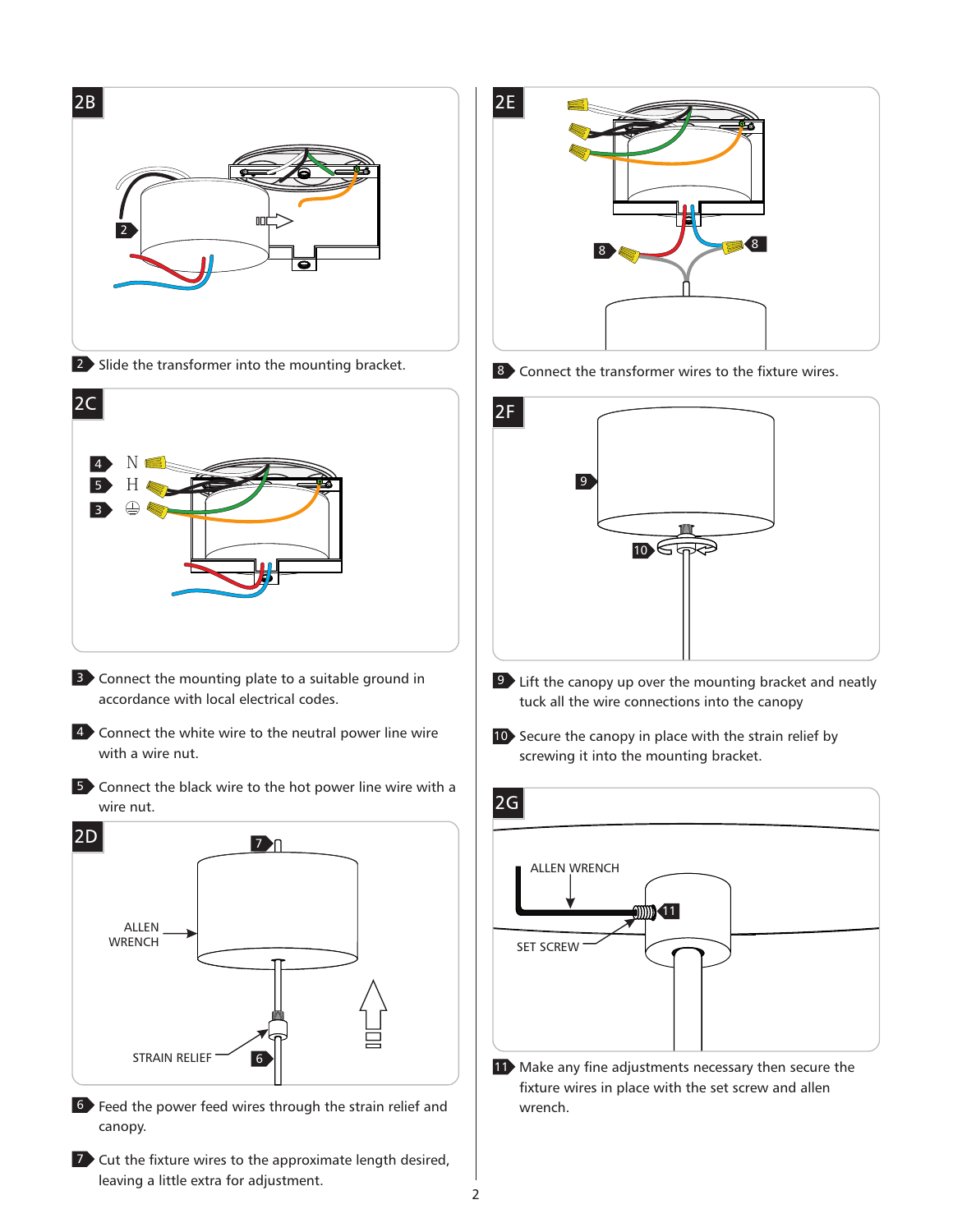### **Install Remote Driver and Canopy**



| <b>LOW VOLTAGE WIRE SIZE TABLE!</b>  |                              |                                        |                                           |                                         |                                         |                                           |                                         |
|--------------------------------------|------------------------------|----------------------------------------|-------------------------------------------|-----------------------------------------|-----------------------------------------|-------------------------------------------|-----------------------------------------|
| <b>TRANSFORMER</b><br><b>WATTAGE</b> | <b>WIRE SIZE</b><br>FOR 5 FT | <b>WIRE SIZE</b><br><b>FOR 6-10 FT</b> | <b>WIRE SIZE</b><br><b>FOR 11-15 FT  </b> | <b>WIRE SIZE</b><br><b>FOR 16-25 FT</b> | <b>WIRE SIZE</b><br><b>FOR 26-40 FT</b> | <b>WIRE SIZE</b><br><b>FOR 41-60 FT I</b> | <b>WIRE SIZE</b><br><b>FOR 61-90 FT</b> |
| <b>100 WATT</b>                      | #20 GA                       | #18 GA                                 | #16GA                                     | #14 GA                                  | #14 GA                                  | #12 GA                                    | #10 GA                                  |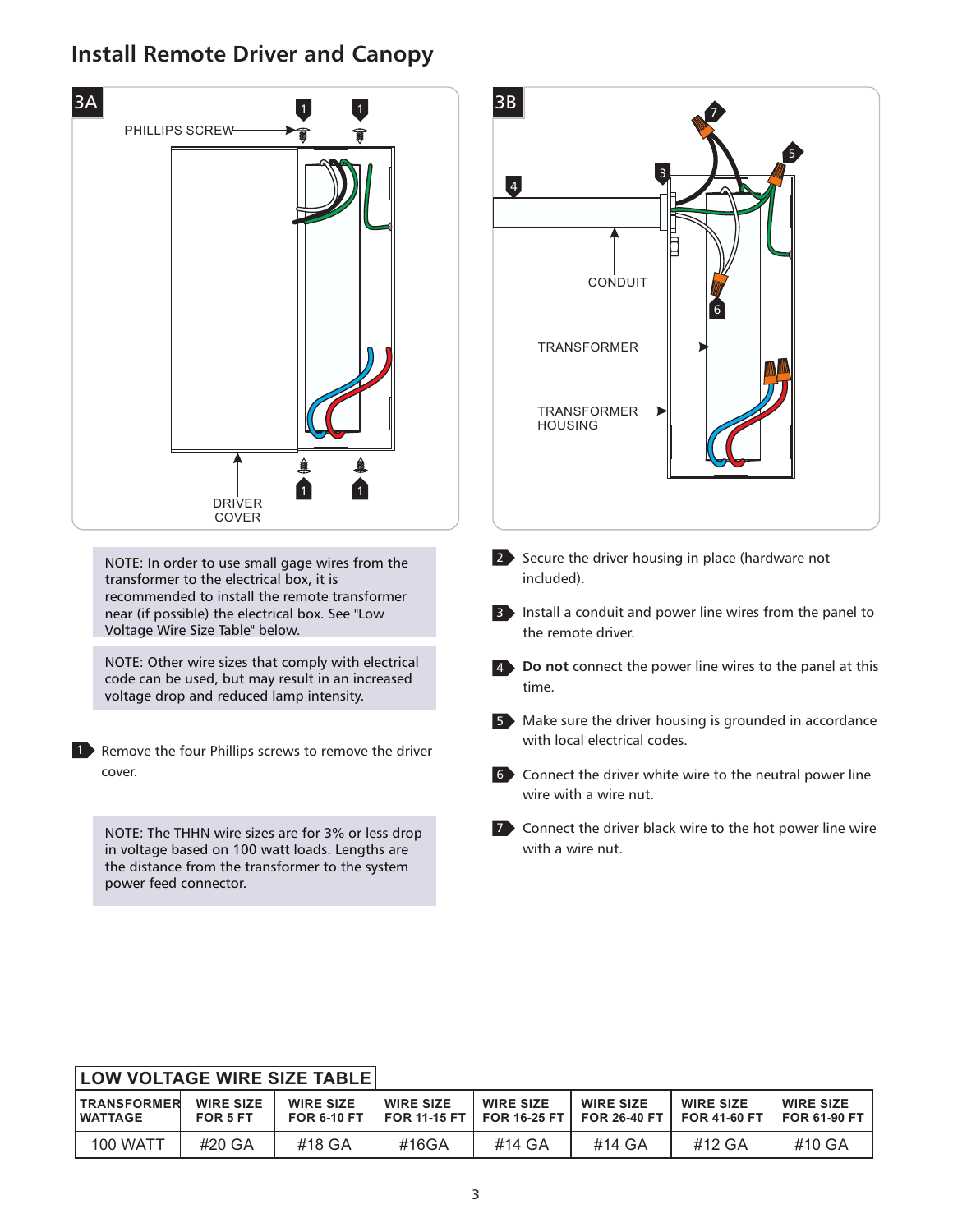

| <b>LOW VOLTAGE WIRE SIZE TABLE!</b>   |                              |                                        |                  |                                                 |                                           |                                    |                                         |
|---------------------------------------|------------------------------|----------------------------------------|------------------|-------------------------------------------------|-------------------------------------------|------------------------------------|-----------------------------------------|
| <b>ITRANSFORMER</b><br><b>WATTAGE</b> | <b>WIRE SIZE</b><br>FOR 5 FT | <b>WIRE SIZE</b><br><b>FOR 6-10 FT</b> | <b>WIRE SIZE</b> | <b>WIRE SIZE</b><br>FOR 11-15 FT   FOR 16-25 FT | <b>WIRE SIZE</b><br><b>FOR 26-40 FT  </b> | <b>WIRE SIZE</b><br>$FOR 41-60 FT$ | <b>WIRE SIZE</b><br><b>FOR 61-90 FT</b> |
| <b>100 WATT</b>                       | #20 GA                       | #18 GA                                 | #16GA            | #14 GA                                          | #14 GA                                    | #12 GA                             | #10 GA                                  |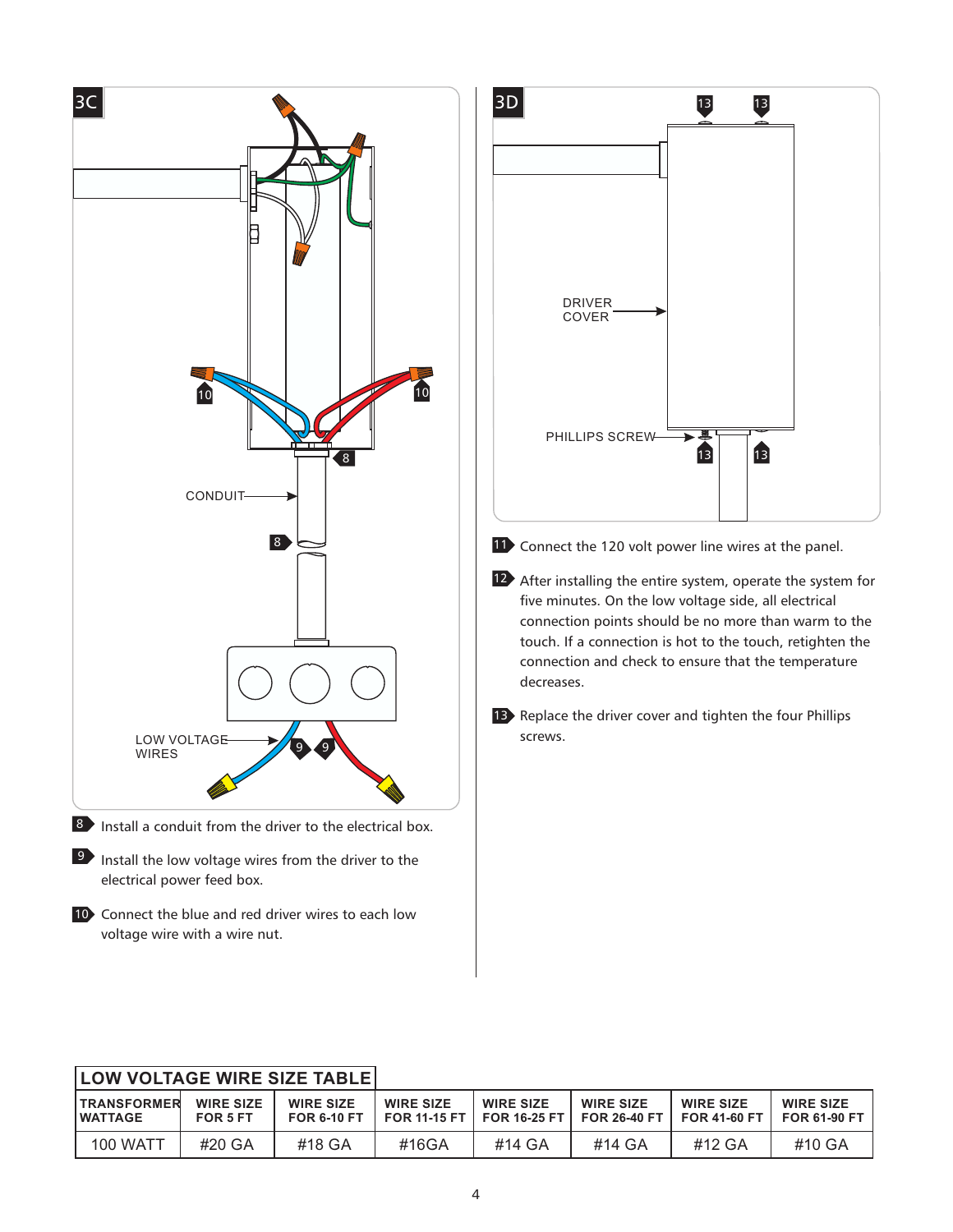



- 18 Lift the canopy up over the mounting bracket and neatly tuck all the wire connections into the canopy
- 19 Secure the canopy in place with the strain relief by screwing it into the mounting bracket.



20 Make any fine adjustments necessary then secure the fixture wires in place with the set screw and allen wrench.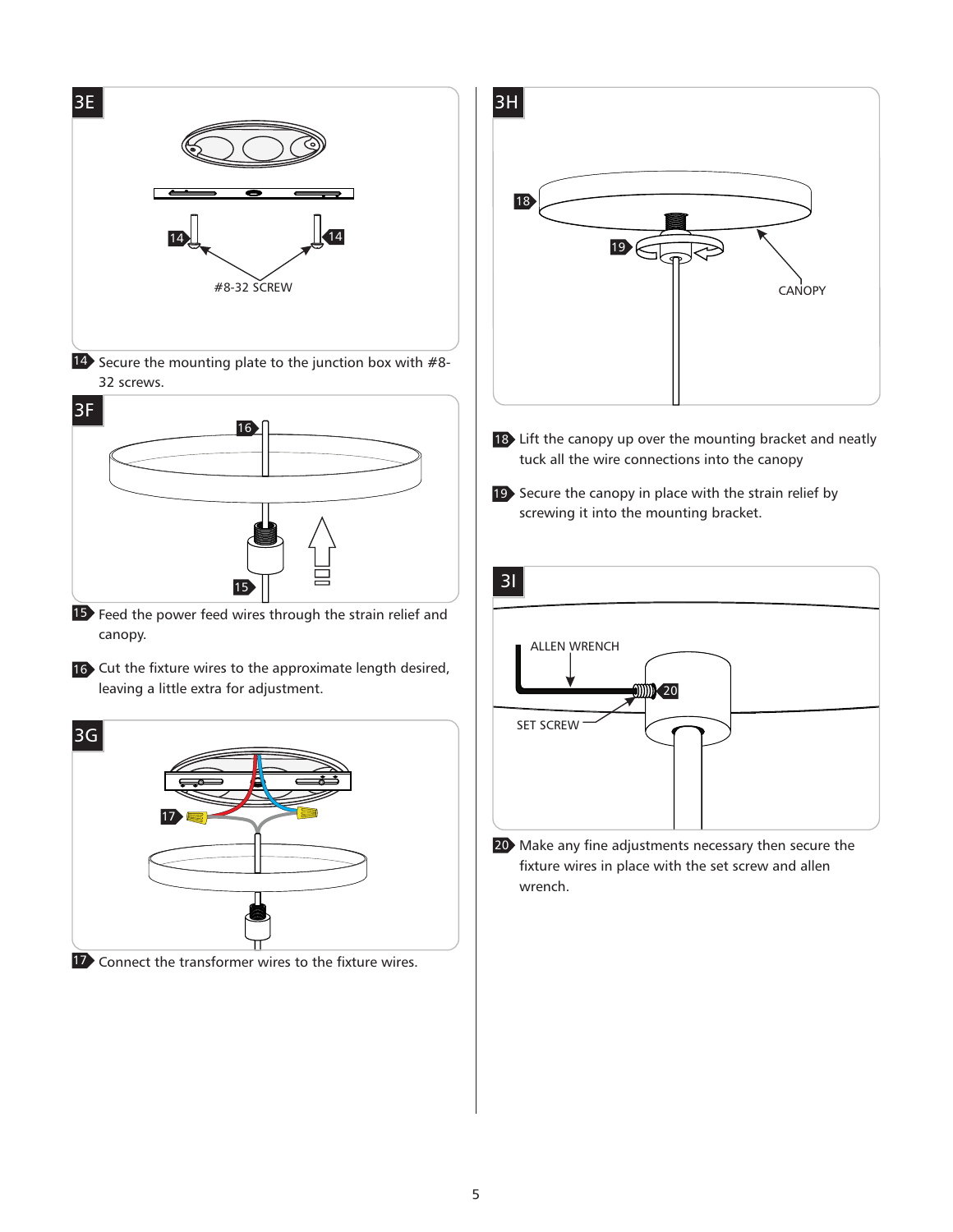#### **Install Ceiling Supports**

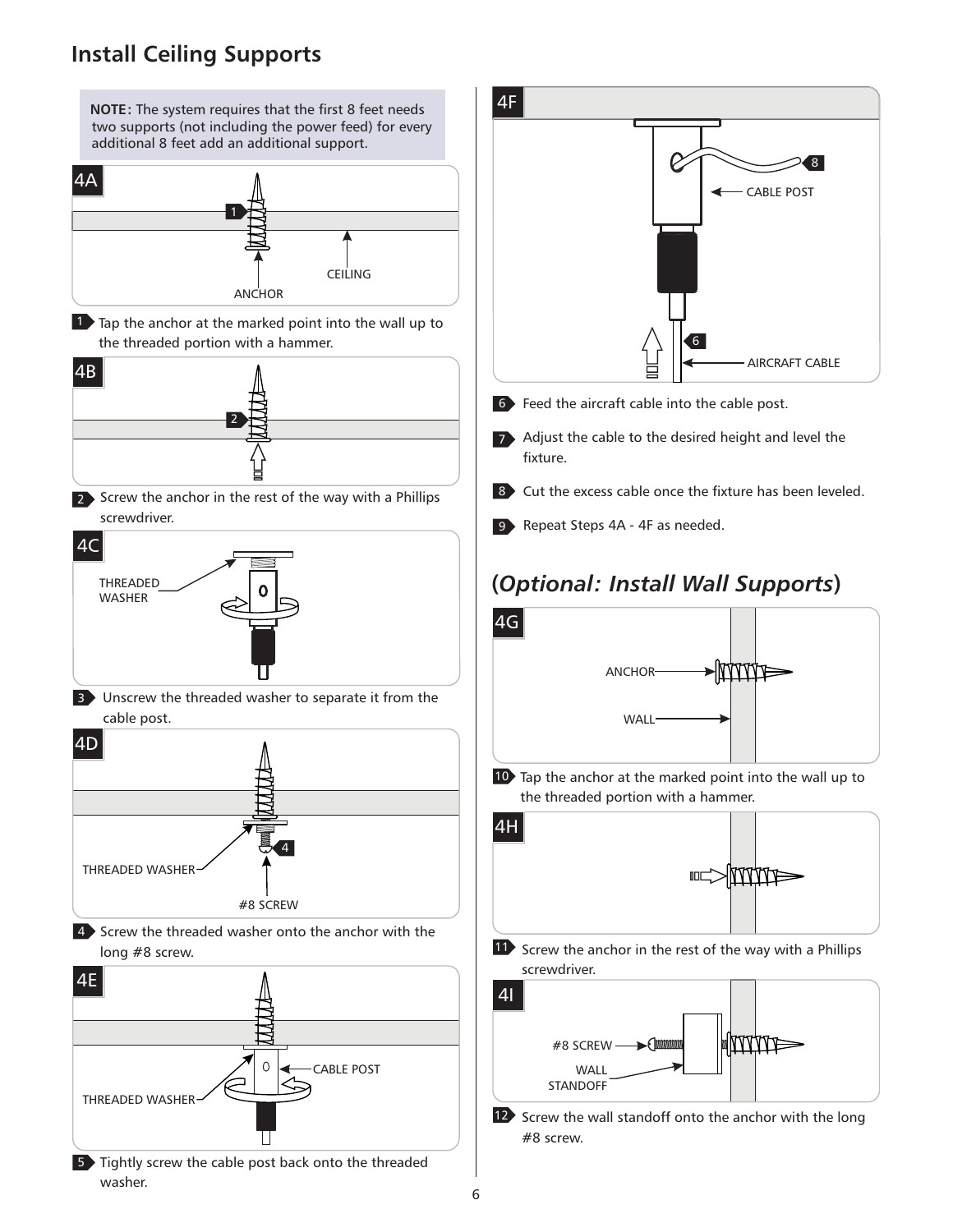#### **Assemble the fixture**



8 Tighten the set screw with the allen wrench to secure the connector to the light bar.